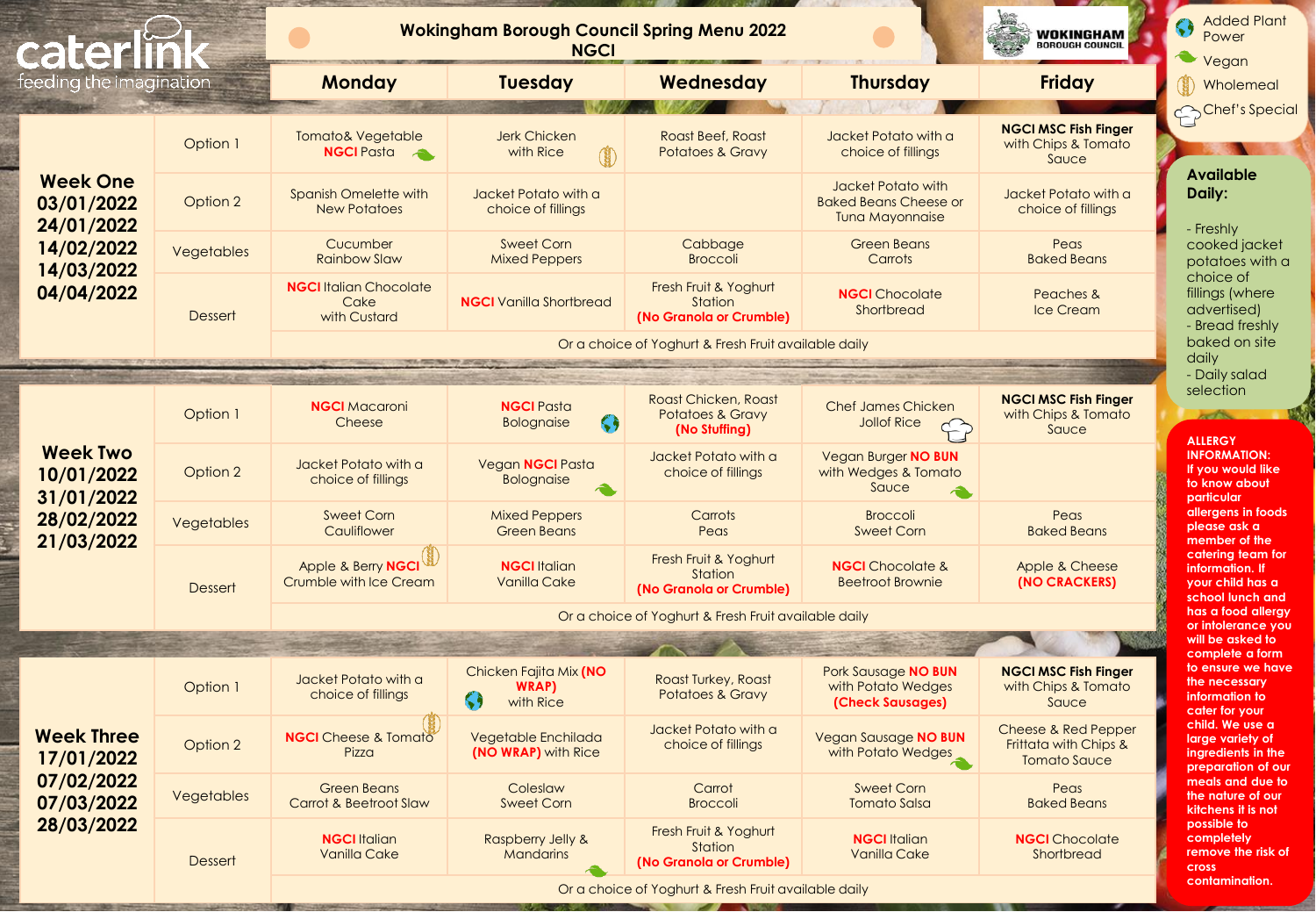

**contamination.**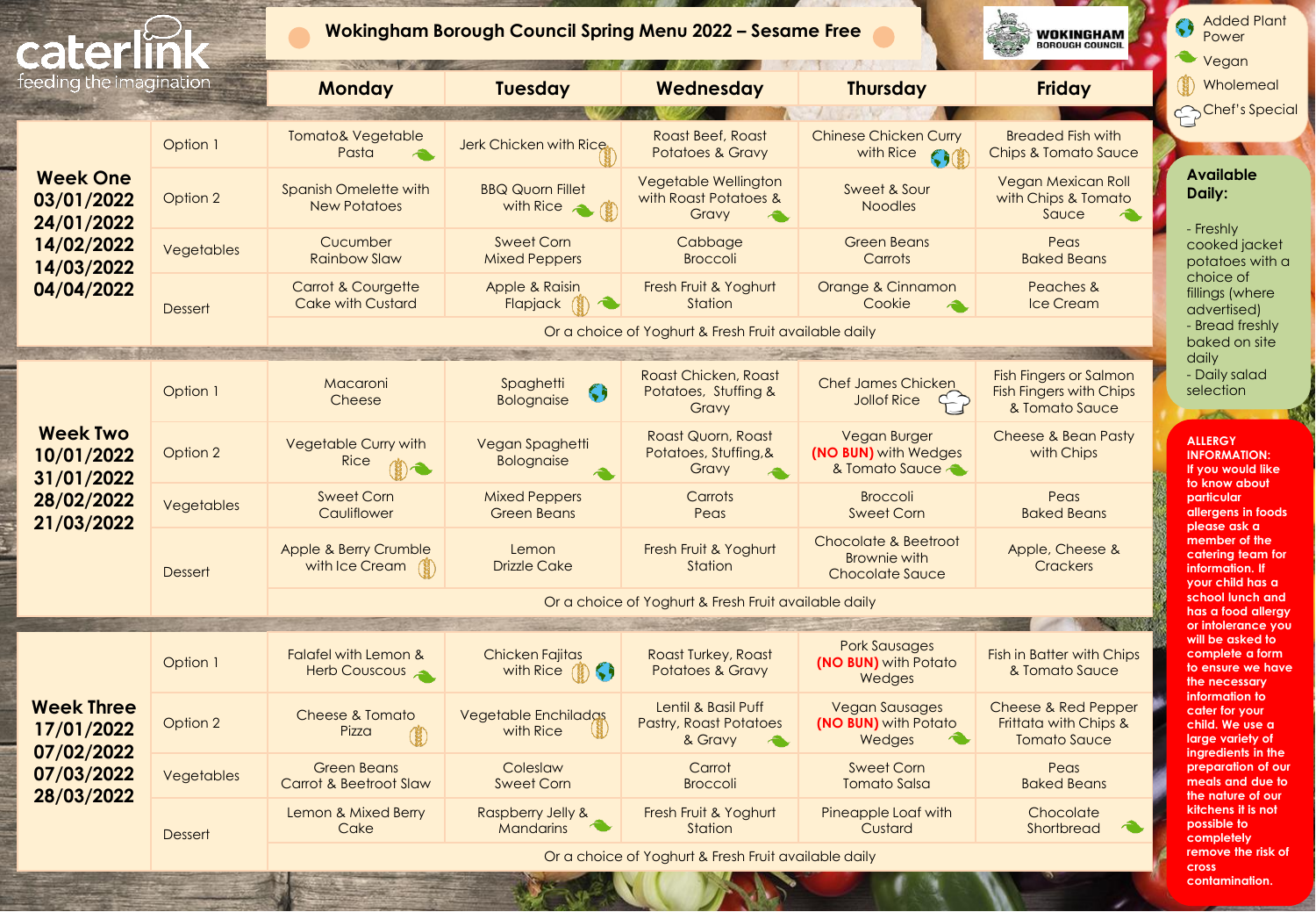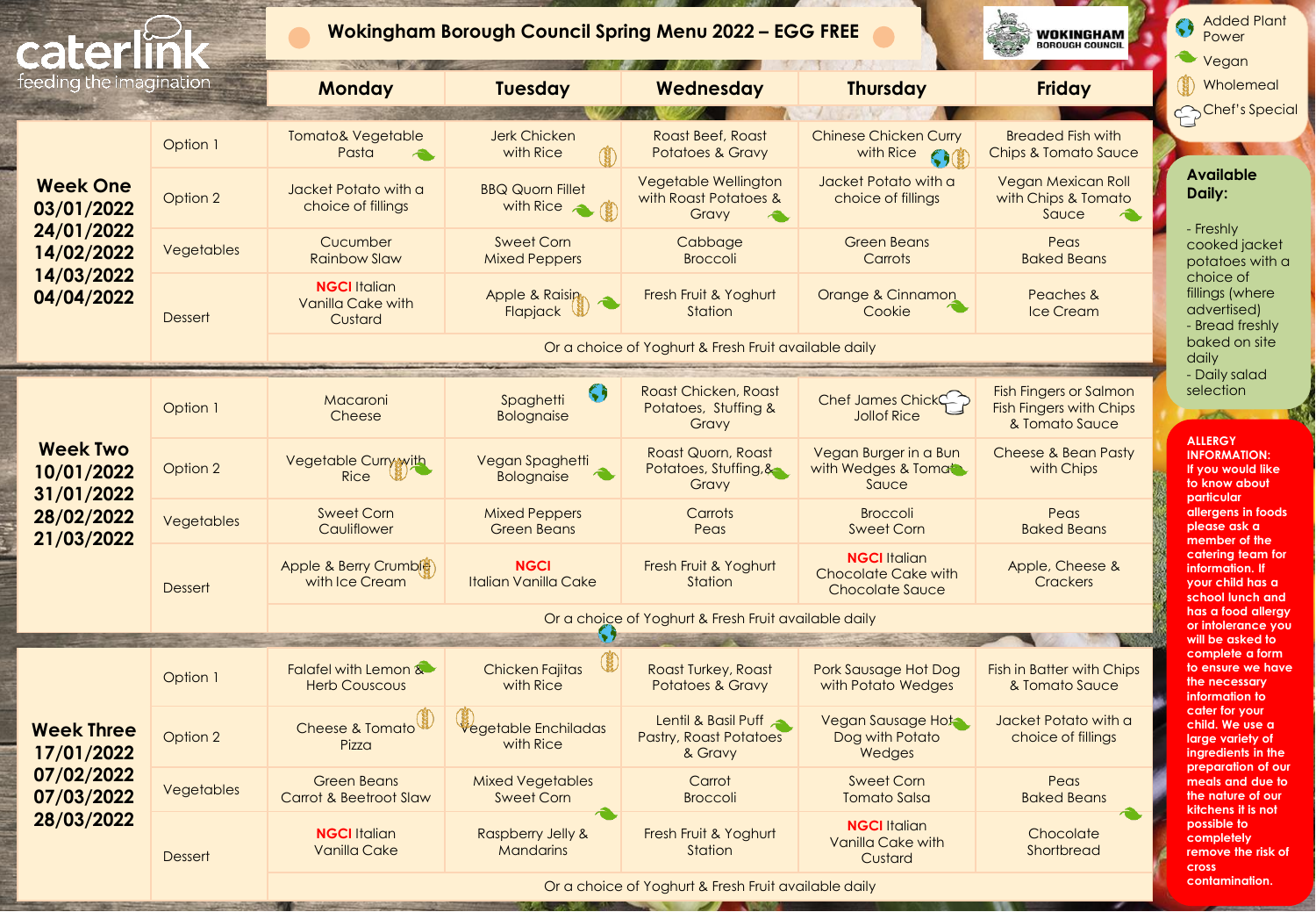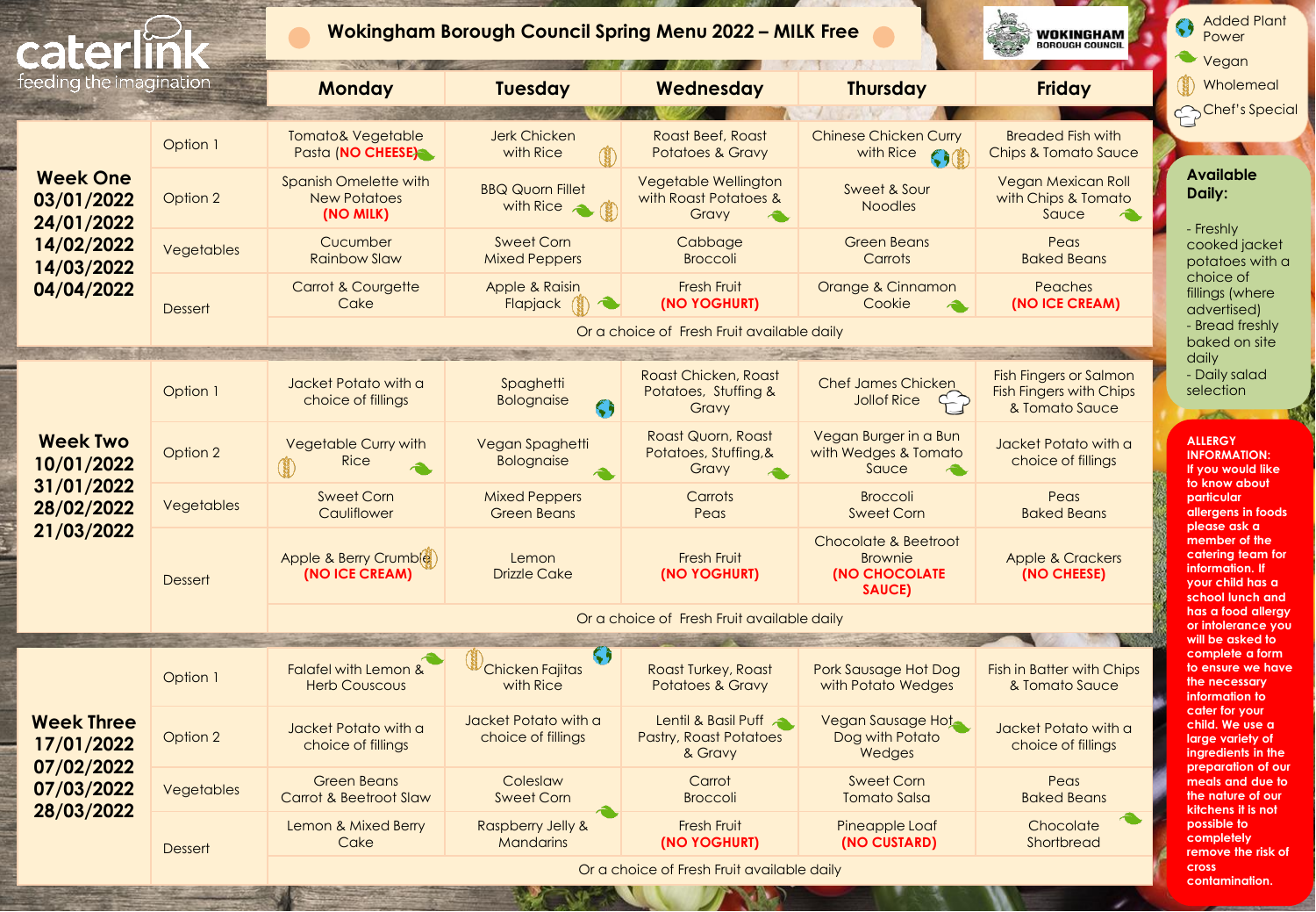

**cross contamination.**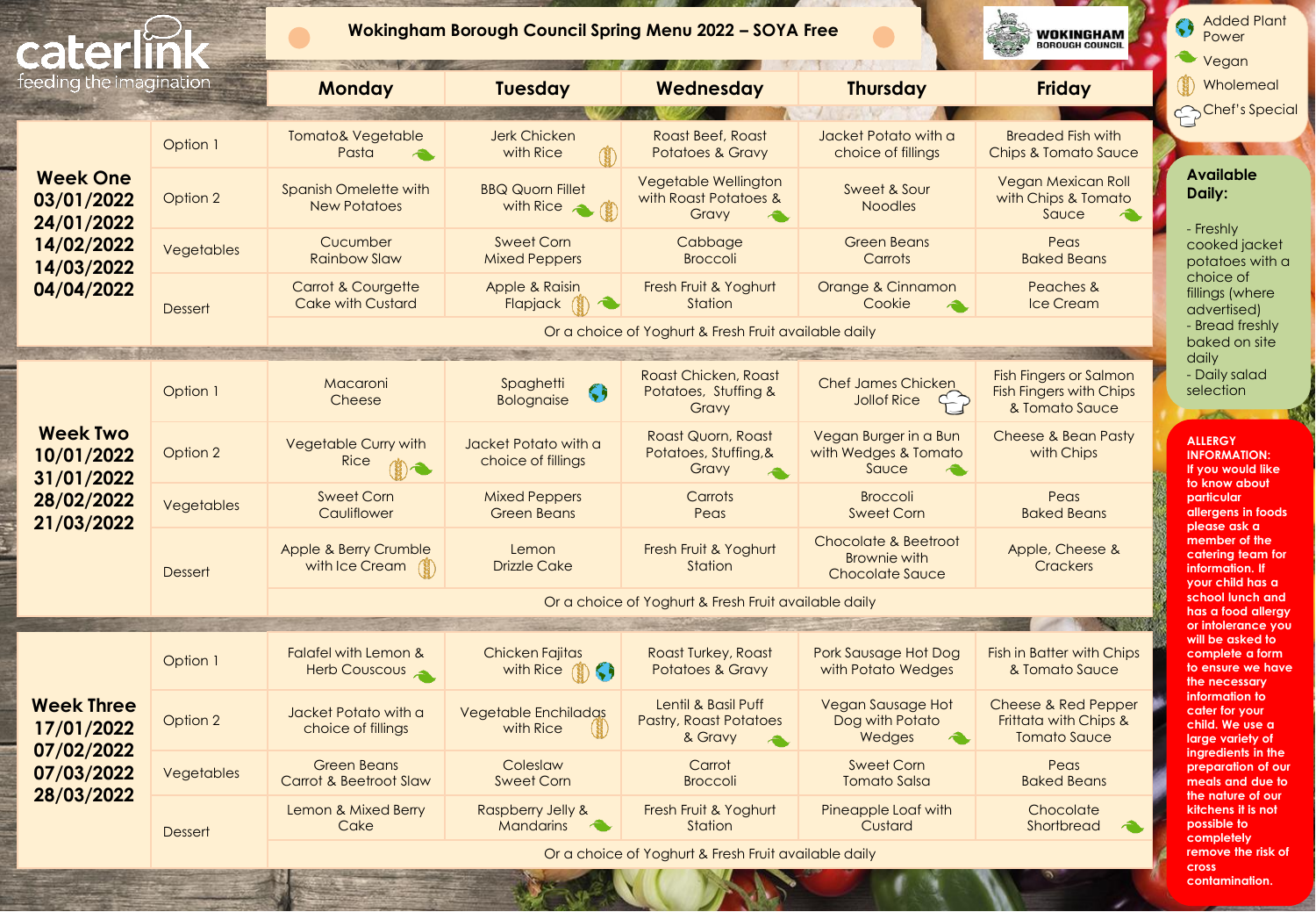| Ee                                                                                    |                | Wokingham Borough Council Spring Menu 2022 - Fish Free  |                                            |                                                                |                                                                |                                                                     | <b>WOKINGHAM</b><br><b>BOROUGH COUNCIL</b>                                                                                                                                                                             |  |
|---------------------------------------------------------------------------------------|----------------|---------------------------------------------------------|--------------------------------------------|----------------------------------------------------------------|----------------------------------------------------------------|---------------------------------------------------------------------|------------------------------------------------------------------------------------------------------------------------------------------------------------------------------------------------------------------------|--|
| feeding the imagination                                                               |                | <b>Monday</b>                                           | <b>Tuesday</b>                             | Wednesday                                                      | <b>Thursday</b>                                                | <b>Friday</b>                                                       |                                                                                                                                                                                                                        |  |
| <b>Week One</b><br>03/01/2022<br>24/01/2022<br>14/02/2022<br>14/03/2022<br>04/04/2022 | Option 1       | Tomato<br>Pasta                                         | <b>Jerk Chicken</b><br>with Rice           | Roast Beef, Roast<br><b>Potatoes &amp; Gravy</b>               | <b>CONTRACTOR</b><br><b>Chinese Chicken Curry</b><br>with Rice |                                                                     | <b>Available</b><br>Daily:<br>- Freshly<br>cooked jacket                                                                                                                                                               |  |
|                                                                                       | Option 2       | Spanish Omelette with<br><b>New Potatoes</b>            | <b>BBQ Quorn Fillet</b><br>with Rice       | Vegetable Wellington with<br><b>Roast Potatoes &amp; Gravy</b> | <b>Sweet &amp; Sour Noodles</b>                                | Vegan Mexican Roll with<br><b>Chips &amp; Tomato Sauce</b>          |                                                                                                                                                                                                                        |  |
|                                                                                       | Vegetables     | Cucumber<br><b>Rainbow Slaw</b>                         | Sweet Corn<br><b>Mixed Peppers</b>         | Cabbage<br><b>Broccoli</b>                                     | <b>Green Beans</b><br>Carrots                                  | <b>Peas Baked Beans</b>                                             |                                                                                                                                                                                                                        |  |
|                                                                                       | <b>Dessert</b> | Carrot & Courgette Cake<br>with Custard                 | Apple & Raisin<br>Flapjack                 | Fresh Fruit & Yoghurt<br>Station                               | Orange & Cinnamon<br>Cookie                                    | <b>Peaches &amp; Ice Cream</b>                                      | potatoes with a<br>choice of                                                                                                                                                                                           |  |
|                                                                                       |                | Or a choice of Yoghurt & Fresh Fruit available daily    |                                            |                                                                |                                                                |                                                                     | fillings (No Tuna<br><b>Mayonnaise</b> )                                                                                                                                                                               |  |
|                                                                                       |                | - Bread freshly                                         |                                            |                                                                |                                                                |                                                                     |                                                                                                                                                                                                                        |  |
| <b>Week Two</b><br>10/01/2022<br>31/01/2022<br>28/02/2022<br>21/03/2022               | Option 1       | Macaroni<br>Cheese                                      | Spaghetti<br><b>Bolognaise</b>             | Roast Chicken, Roast<br>Potatoes, Stuffing &<br>Gravy          | <b>Chef James Chicken</b><br><b>Jollof Rice</b>                |                                                                     | baked on site<br>daily<br>- Daily salad<br>selection<br>استد<br><b>ALLERGY</b><br><b>INFORMATION:</b><br>If you would like<br>to know about                                                                            |  |
|                                                                                       | Option 2       | <b>Vegetable Curry</b><br>with Rice                     | Vegan Spaghetti<br><b>Bolognaise</b>       | Roast Quorn, Roast<br>Potatoes, Stuffing, & Gravy              | Vegan Burger in a Bun<br>with Wedges & Tomato<br>Sauce         | <b>Cheese &amp; Bean Pasty</b><br>with Chips                        |                                                                                                                                                                                                                        |  |
|                                                                                       | Vegetables     | Sweetcorn<br>Cauliflower                                | <b>Mixed Peppers</b><br><b>Green Beans</b> | Carrots<br>Peas                                                | <b>Broccoli</b><br><b>Sweet Corn</b>                           | Peas<br><b>Baked Beans</b>                                          |                                                                                                                                                                                                                        |  |
|                                                                                       | <b>Dessert</b> | Apple & Berry Crumble<br>with Ice Cream                 | Lemon Drizzle<br>Cake                      | Fresh Fruit & Yoghurt<br>Station                               | Chocolate & Beetroot<br><b>Brownie with Chocolate</b><br>Sauce | Apple, Cheese<br>& Crackers                                         | particular<br>allergens in foods<br>please ask a<br>member of the                                                                                                                                                      |  |
|                                                                                       |                | Or a choice of Yoghurt & Fresh Fruit available daily    |                                            |                                                                |                                                                |                                                                     | catering team for<br>information. If                                                                                                                                                                                   |  |
|                                                                                       |                |                                                         |                                            |                                                                |                                                                |                                                                     | your child has a<br>school lunch and                                                                                                                                                                                   |  |
| <b>Week Three</b><br>17/01/2022<br>07/02/2022<br>07/03/2022<br>28/03/2022             | Option 1       | Falafel with Lemon & Herb<br>Couscous                   | <b>Chicken Fajitas</b><br>with Rice        | Roast Turkey, Roast<br>Potatoes & Gravy                        | Pork Sausage Hot Dog<br>with Potato Wedges                     |                                                                     | has a food allergy<br>or infolerance you<br>will be asked to<br>complete a form<br>to ensure we have<br>the necessary<br>information to<br>cater for your<br>child. We use a<br>large variety of<br>ingredients in the |  |
|                                                                                       | Option 2       | Cheese & Tomato Pizza                                   | Vegetable Enchiladas<br>with Rice          | Lentil & Basil Puff Pastry,<br>Roast Potatoes & Gravy          | Vegan Sausage Hot Dog<br>with Potato Wedges                    | Cheese & Red Pepper<br>Frittata with Chips &<br><b>Tomato Sauce</b> |                                                                                                                                                                                                                        |  |
|                                                                                       | Vegetables     | <b>Green Beans Carrot &amp;</b><br><b>Beetroot Slaw</b> | Coleslaw<br><b>Sweet Corn</b>              | Carrot<br><b>Broccoli</b>                                      | Sweet Corn<br><b>Tomato Salsa</b>                              | Peas<br><b>Baked Beans</b>                                          |                                                                                                                                                                                                                        |  |
|                                                                                       | <b>Dessert</b> | Lemon & Mixed Berry<br>Cake                             | Raspberry Jelly &<br><b>Mandarins</b>      | Fresh Fruit & Yoghurt<br>Station                               | Pineapple Loaf<br>with Custard                                 | Chocolate<br>Shortbread                                             | preparation of our<br>meals and due to<br>the nature of our                                                                                                                                                            |  |
|                                                                                       |                | Or a choice of Yoghurt & Fresh Fruit available daily    |                                            |                                                                |                                                                |                                                                     | kitchens it is not<br>possible to                                                                                                                                                                                      |  |

**completely remove the risk of cross contamination.**